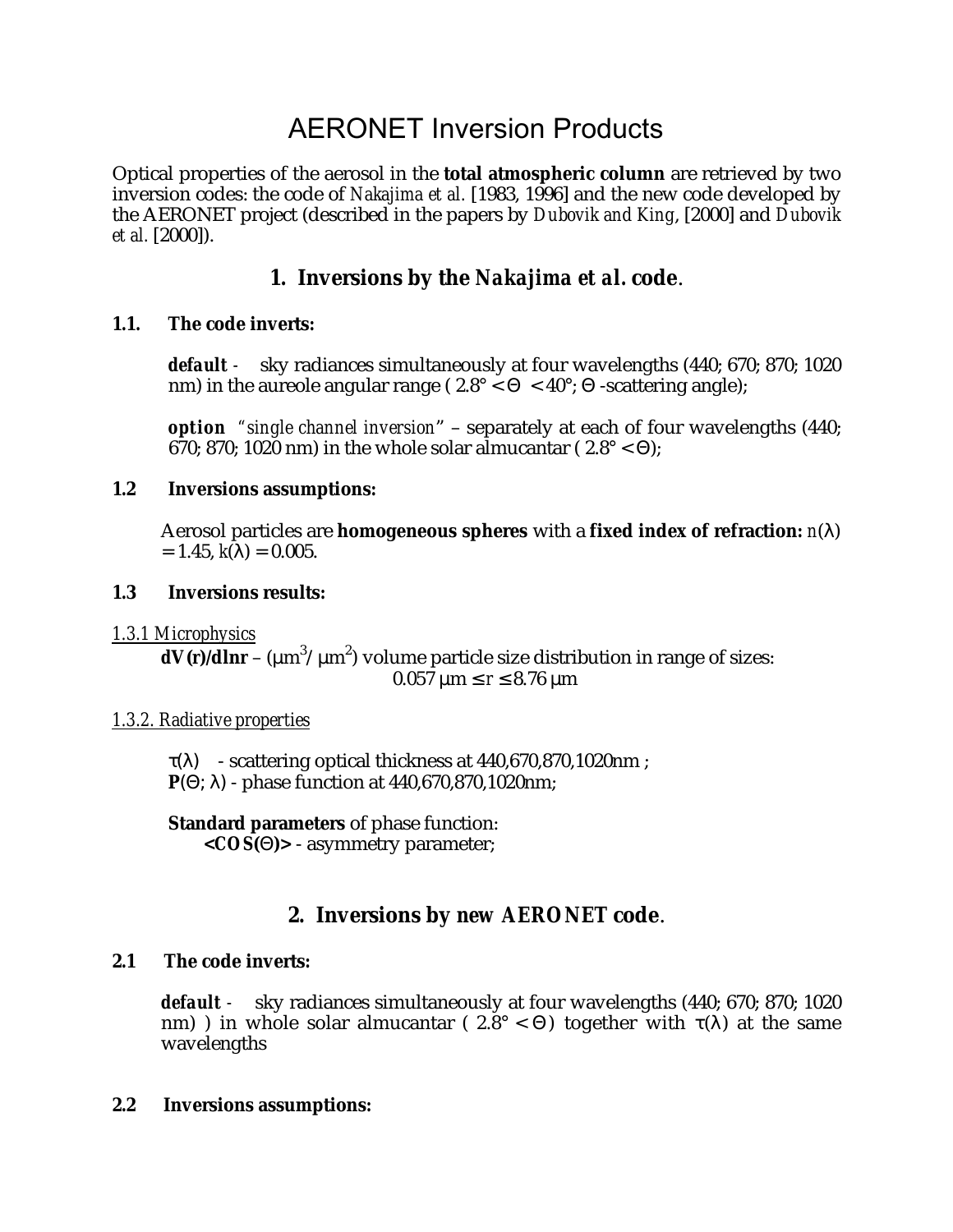Aerosol particles are **homogeneous spheres** (index of refraction is not fixed);

# **2.3 Inversions results:**

#### *2.3.1 Microphysics*

 $dV(r)/dlnr$  –(µm $^3/\mu$ m $^2)$  volume particle size distribution in range of sizes 0.05  $\mu$ m  $\leq$  *r*  $\leq$  15  $\mu$ m

**Standard parameters\*** for total (t), fine (f) and course (c) aerosol modes: (**\***) -the definition of the parameters are given in the Appendix below.

 $C_v$  – (µm<sup>3</sup>/µm<sup>2</sup>) volume concentration (t, f, c);  $r -$  volume median radius (t, f, c): σ - standard deviation (t, f, c);  $r_{\text{eff}}$  - effective radius (t, f, c);

**NOTE:** the parameters for the fine and coarse modes can be used only if the retrieved *d*V(*r*)/ln*r* is bi-modal. There is no automatic check for bi-modality.

- $n(\lambda)$  real part of the complex refractive index  $(1.33 \le n(\lambda) \le 1.6)$  at 440,670,870,1020nm
- $k(\lambda)$  imaginary part of the complex refractive index  $(0.0005 \leq k(\lambda) \leq 0.5)$  at 440,670,870,1020nm

## *2.3.2 Radiative properties*

 $\omega_0(\lambda)$  - wavelength dependent Single Scattering Albedo at 440,670,870,1020nm; **P**(Θ; λ) - phase function at 440,670,870,1020nm

**Standard parameters** of phase function: **<***COS***(**Θ**)>** - asymmetry parameter;

## **2.4 Accuracy of the retrievals:**

*To select the retrievals with the highest possible accuracy we suggest pursuing the following recommendations of the paper by Dubovik et al.* [2000] *:*

## *2.4.1 Urban-industrial, biomass burning or other aerosol not dominated by coarse particles:*

- use cloud screened and quality assured data if available, is not available when select the cases where Angstrom parameters is higher than 0.6 (this will eliminate strongly cloud contaminated cases)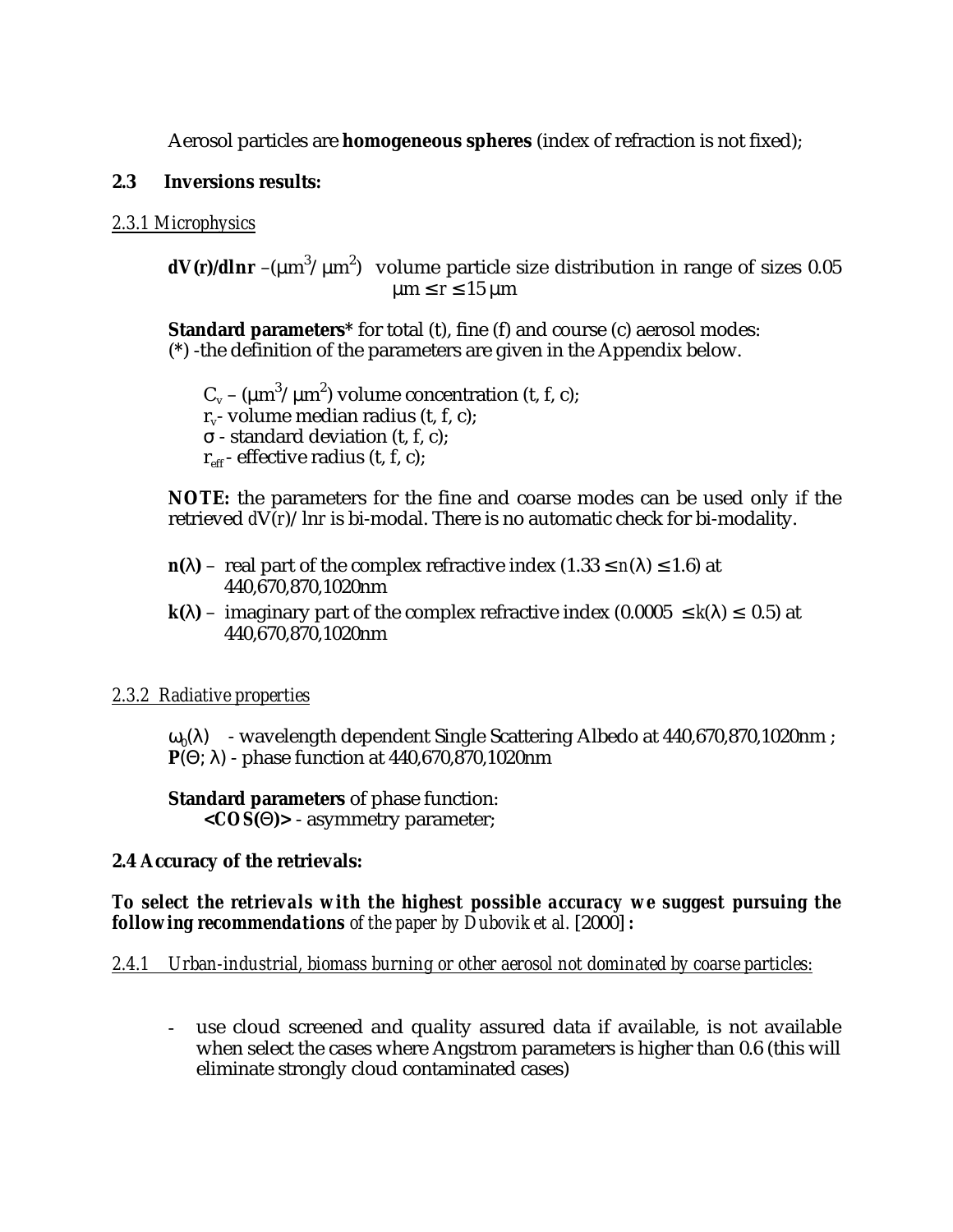**Note:** Smoothness and symmetry checks are performed on the almucantar radiance scans which result in effective cloud screening for most cases, except for homogeneous layer clouds.

- select the cases where solar zenith angle  $\geq 45^{\circ}$ ;

- select the cases where of sky-radiance fitting error is small  $( \leq 5-7\%)$ ;

 $-$  for retrieval of ω<sub>0</sub>(λ),  $n(λ)$ ,  $k(λ)$  select the cases with  $τ_{\text{aer}}(440) ≥ 0.4$ ;

select the number of the scattering angles in inverted almucantar 21 or more *(there is a criterion of almucantar symmetry. According to that criterion, the sky-radiances in the left and right parts of almucatar should be very similar. If they are too different we consider it as a cloud or other contamination and eliminate this measurement from almucantar. Correspondingly, the cases with strongly reduced number of scattering angles are less reliable).*

#### **Expected accuracy:**

| dV(r)/lnr               | 15-25% for 0.1 $\mu$ m $\leq$ r $\leq$ 7 $\mu$ m;                       |
|-------------------------|-------------------------------------------------------------------------|
|                         | 25-100% (or < 10% of $dV(r)/dlnr$ in maximum) for $r < 0.1 \mu m$ and r |
|                         | $>7 \mu m$                                                              |
| $\omega_0(\lambda)$ :   | 0.03                                                                    |
| $\mathbf{n}(\lambda)$ : | 0.04                                                                    |
| $\mathbf{k}(\lambda)$ : | 30% - strongly absorbing aerosol;                                       |
|                         | 50% - weakly absorbing aerosol;                                         |

#### *2.4.3. Desert dust or other aerosol dominated by coarse particles:*

- use cloud screen and quality assured data if available, if not contact Dr. Smirnov (asmirnov@aeronet.gsfc.nasa.gov)

 $-$  *for retrieval* of ω<sub>0</sub>(λ),  $\mathbf{n}$ (λ),  $\mathbf{k}$ (λ) select the cases where solar zenith angle ≥ 45°;

 $f(x) =$  *for retrieval* of ω<sub>0</sub>(λ), *n***(λ),** *k***(λ)** select the cases with τ<sub>aer</sub>(440) ≥ 0.5;

ones. The expected accuracy is:

#### **Expected accuracy:**

| dV(r)/lnr               | 15-25% for $r \ge 0.5$ µm;<br>25-100% (or < 10% of $dV(r)/dlnr$ in maximum) for $r < 0.5 \mu m$<br>Note: It is possible to obtain non-realistically high fine mode with                                                                                                                            |
|-------------------------|----------------------------------------------------------------------------------------------------------------------------------------------------------------------------------------------------------------------------------------------------------------------------------------------------|
|                         | maximum at $r < 0.1$ µm. This happens because of non-sphericity<br>This effect is maximum at high solar zenith angle and minimum at<br>low solar zenith angle $(20 - 30^{\circ})$ . In these situations sky-radiance<br>fitting error is rather high (up to $15-20$ %).                            |
| $\omega_0(\lambda)$ :   | 0.03;                                                                                                                                                                                                                                                                                              |
| $\mathbf{k}(\lambda)$ : | $50\%$ ;                                                                                                                                                                                                                                                                                           |
| $\mathbf{n}(\lambda)$ : | $50\%$                                                                                                                                                                                                                                                                                             |
|                         | <b>Note:</b> It is possible to obtain strongly wavelength dependent $n(\lambda)$<br>(increasing with wavelength from $n(440)$ close to 1.33). This is an<br>another indicator of non-sphericity. This dependence is non-<br>realistic. In this case, only values at 870 and 1020 are close to real |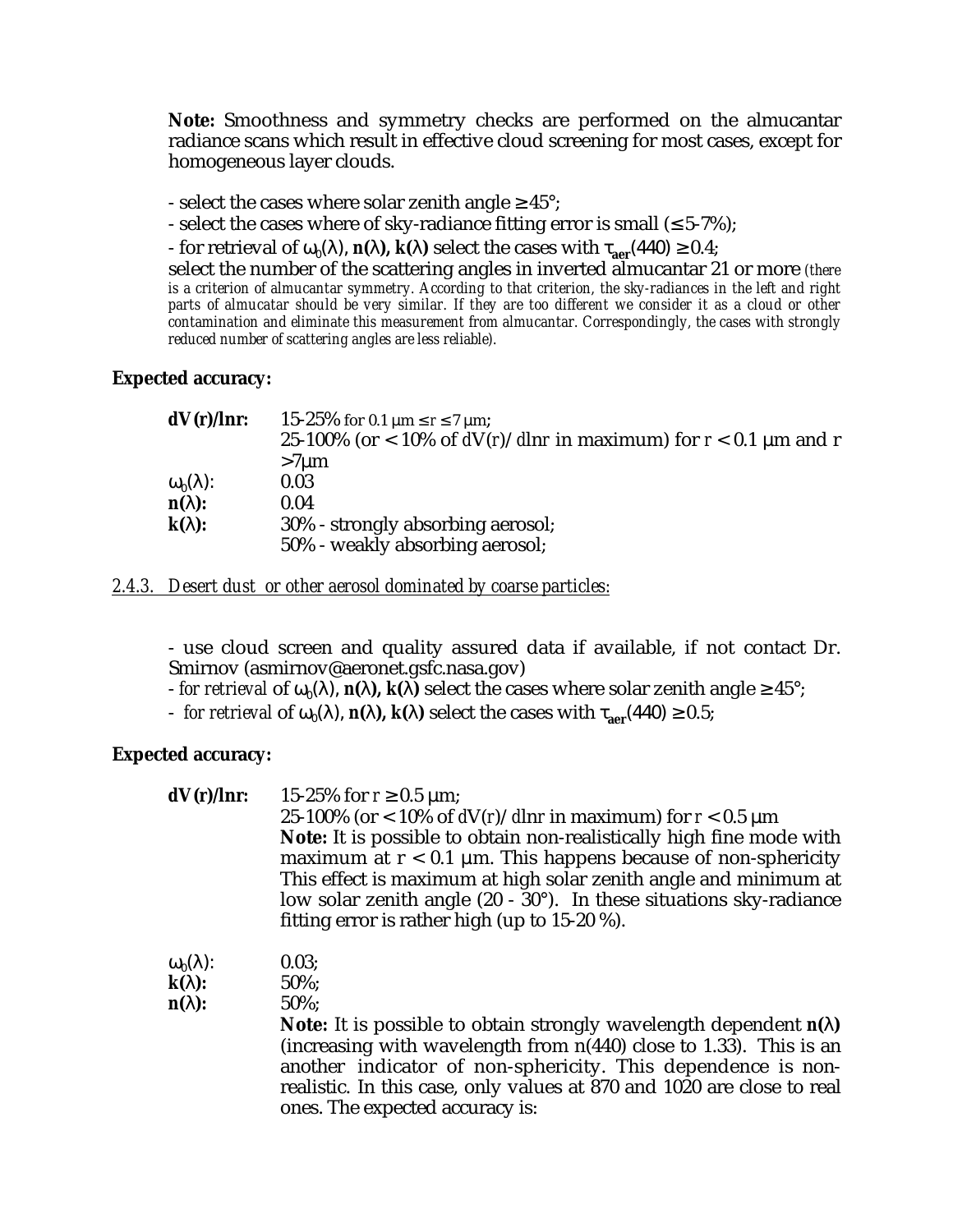| $n(870)$ :  | 0.05; |
|-------------|-------|
| $n(1020)$ : | 0.04; |

# Appendix: The formulas for calculating standard parameters of the particle size distribution.

**It should be noted** that we have decided to consider all particles smaller than **0.6** µ**m** as particles that are **fine** mode and all particles larger than **0.6** µ**m** as particles of the **coarse** mode. This definition is not completely correct in all size distributions. Nevertheless, from our experience, it works in the majority of the practical cases.

Thus, everywhere below we assume:

|              | $\mathbf{r}_{\min}$ | $\mathbf{r}_{\max}$ |
|--------------|---------------------|---------------------|
| total<br>(t) | $0.05 \mu m$        | $15 \mu m$          |
| fine<br>(f)  | $0.05 \mu m$        | $0.6 \mu m$         |
| coarse (c)   | $0.6 \mu m$         | $15 \mu m$          |

**Effective radius:**

$$
r_{\text{eff}} = \frac{\int_{r_{\text{min}}}^{r_{\text{max}}} r^3 \frac{dN(r)}{d\ln r} d\ln r}{\int_{r_{\text{min}}}^{r_{\text{max}}} r^2 \frac{dN(r)}{d\ln r} d\ln r};
$$
\n(1)

We retrieve the aerosol size distribution of the particle volume  $\frac{dV(r)}{dr}$  $d \ln r$  $(r)$ ln . It relates to the distribution of particle number as follows:

$$
\frac{dV(r)}{d\ln r} = V(r)\frac{dN(r)}{d\ln r} = \frac{4}{3}\pi r^3 \frac{dN(r)}{d\ln r}.
$$
\n(2)

We use this equation in the calculation of above formulas.

#### **Volume median radius (mean logarithm of radius):**